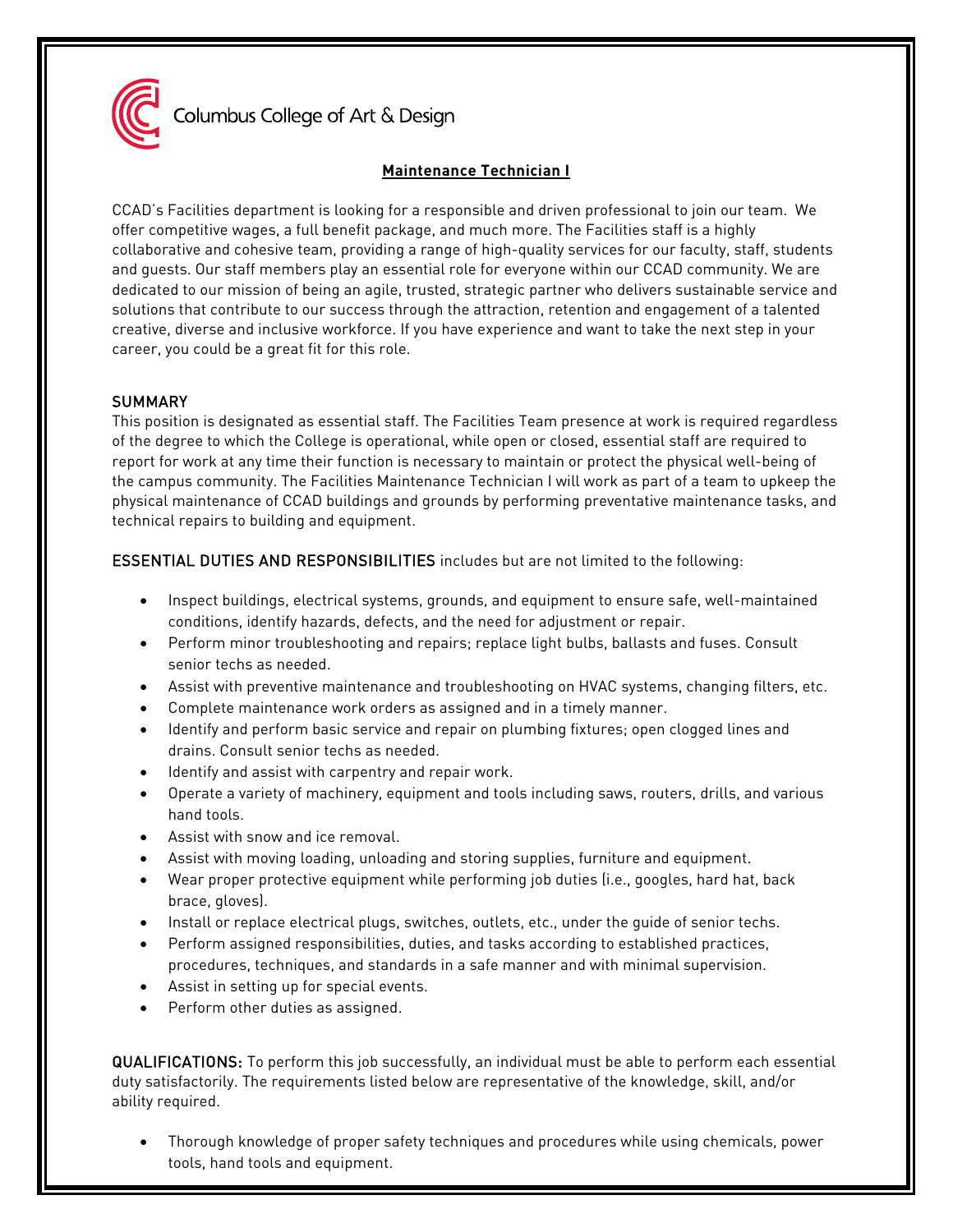- Knowledge of proper lifting techniques and the ability to operate heavy equipment. (i.e., forklift)
- Ability to use required tools and equipment skillfully and safely.
- Ability to learn and apply proper maintenance procedures and use of equipment and supplies.
- Ability to receive and apply instruction from senior techs.
- Thorough working knowledge of facility equipment, their usage, and safety procedures.
- Flexible schedule, including a rotating on-call schedule for weekly overnight and weekend coverage; overtime as needed for special projects and events. Assigned shift times are subject to change based on campus needs.
- Thorough knowledge of snow and ice removal.
- Strong knowledge of skilled trades, such as HVAC, electrical, plumbing and carpentry.

### EDUCATION and/or EXPERIENCE

- High school diploma or equivalent required.
- 1 3 years of related experience and/or training.
- Preferred: certificate of completion from a technical school or a relevant Associate's degree (or equivalent) from a two-year College.

### LANGUAGE SKILLS

- Ability to read and interpret documents such as safety rules, operating and maintenance instructions, and procedure manuals.
- Ability to complete checklists, work orders, etc.
- Ability to verbally convey ideas, problems and technical information to others.

### MATHEMATICAL SKILLS

- Ability to add, subtract, multiply, and divide in all units of measure, using whole numbers, common fractions, and decimals.
- Ability to compute rate, ratio, and percent.

## REASONING ABILITY

- Ability to apply common sense understanding to carry out instructions furnished in written, oral, or diagram form.
- Ability to deal with problems involving several concrete variables in standardized situations.

## CERTIFICATES, LICENSES, REGISTRATIONS

• Current driver's license.

### PHYSICAL DEMANDS

- While performing the duties of this job, the employee is regularly required to stand, talk or hear, and smell.
- The employee frequently is required to handle, feel, and reach with hands and arms.
- The employee is occasionally required to walk; sit; climb or balance; and stoop, kneel, crouch, or crawl.
- The employee must frequently lift and/or move up to 25 pounds and occasionally lift and/or move up to 100 pounds with assistance from others.
- Specific vision abilities required by this job include close vision, distance vision, color vision, peripheral vision, depth perception, and ability to adjust focus.

## WORK ENVIRONMENT

- While performing the duties of this job, the employee is frequently exposed to outside weather conditions.
- The employee is occasionally exposed to wet and/or humid conditions; moving mechanical parts; high, precarious places; fumes or airborne particles; toxic or caustic chemicals; extreme cold; extreme heat; risk of electrical shock; and vibration.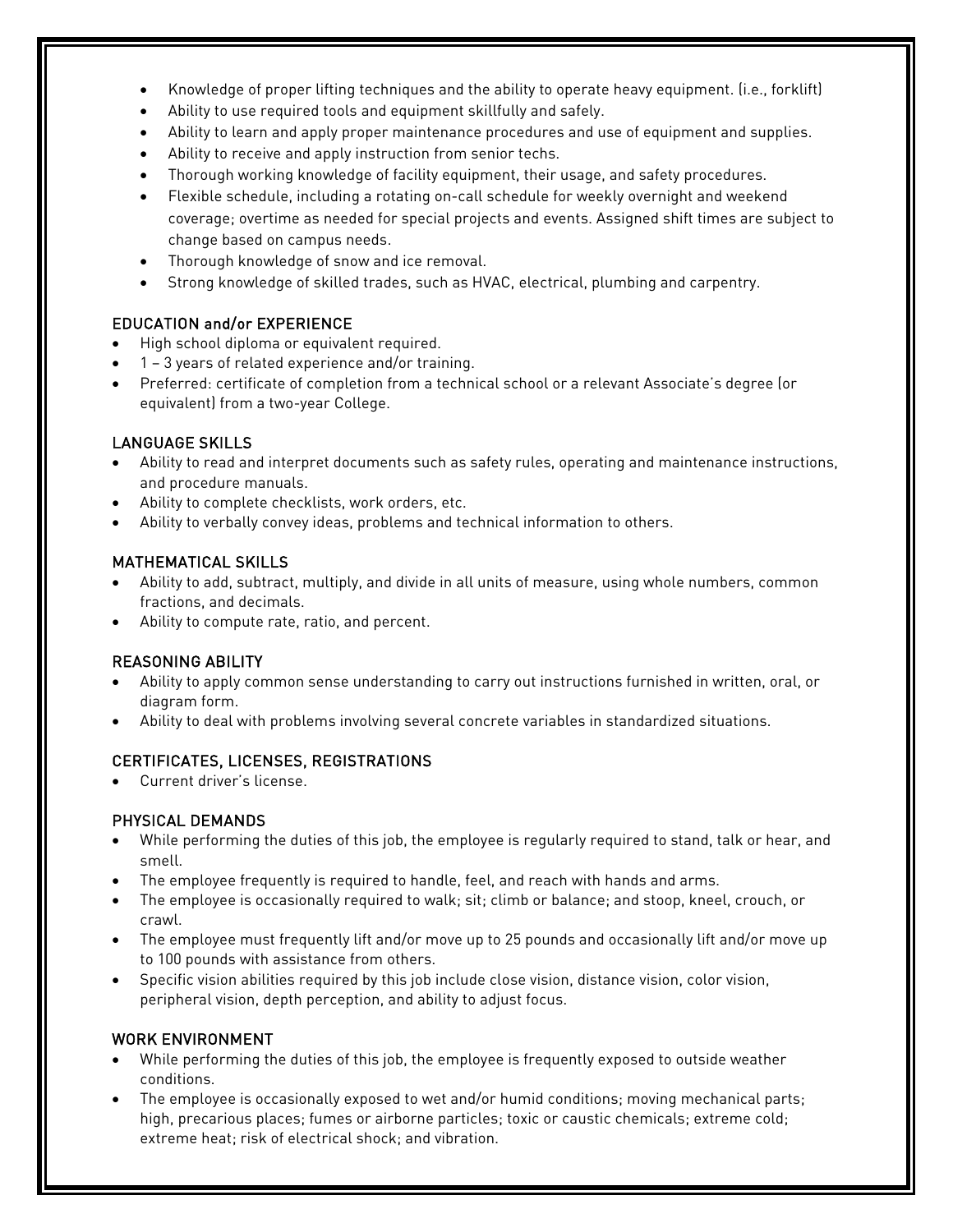The noise level in the work environment is usually moderate.

COMPENSATION: This position is full-time, non-exempt. Compensation is commensurate on experience and qualifications. CCAD offers a benefits package including: vacation time, additional paid time off while the college is closed during winter break, sick time accrual, health and dental insurance, life and disability insurance, 403B retirement contribution, tuition remission, campus parking, and free admission to the Columbus Museum of Art.

HOW TO APPLY: Visit [www.ccad.applicantpro.com/jobs/ t](http://www.ccad.applicantpro.com/jobs/)o submit your application. When asked to upload application materials, please submit a resume/CV and a cover letter. If you are applying from any website other than CCAD or Indeed, you will receive a follow up email 3 hours after your initial submission directing you to follow the link and complete your application. You must complete this twostep process, or your application will be considered INCOMPLETE.

#### CCAD Vaccination & Booster Requirement Notice

Columbus College of Art & Design (CCAD) is committed to protecting our students, employees, and our communities from COVID-19. Toward that goal, and in consideration of guidance released by the state of Ohio, the U.S. Centers for Disease Control and Prevention (CDC), and a variety of public health authorities and professional organizations, CCAD is implementing a vaccination & booster requirement policy for its students and employees.

All employees, including on-campus, hybrid, or fully remote status, are required to receive the Covid-19 vaccination and booster shot (if eligible) as determined by CCAD and provide proof of their fully vaccinated/up to date status upon hire.

Reasonable Accommodation: Employees in need of an exemption from this policy requirement due to a medical reason, or because of a sincerely held religious belief, must request a Request for Accommodation form from Human Resources to begin the interactive accommodation process. Accommodation requests will be considered on a case-by-case basis and/or granted where they do not cause CCAD undue hardship or pose a direct threat to the health and safety of others.

Please direct any questions regarding this notice to Human Resources at humanresources accad.edu.

\*CCAD reserves the right to modify, supplement, revise, or rescind any part of this notice as it deems necessary or appropriate with notification.

#### About CCAD:

[Columbus College of Art & Design](https://www.ccad.edu/) teaches a diverse undergraduate and graduate student body in the midst of a thriving creative community in Columbus, Ohio. Founded in 1879, CCAD is one of the oldest private, accredited, and nonprofit art and design colleges in the United States. CCAD offers 11 BFA programs in a variety of visual art and design disciplines, a Master of Fine Arts in Visual Arts, and a Master of Professional Studies in Retail Design that produce graduates equipped to shape culture and commerce at the highest level.

At the core of CCAD is **The CCAD Way**, one of Creative Collaboration, Intentional Inclusivity, and Proven Potential. Our [Core Values](https://www.ccad.edu/about-us/mission-statement) of Respect, Positivity, Inspiration, and Accountability unite us. CCAD's [Presidential Commission on Diversity, Equity & Inclusion](https://www.ccad.edu/presidential-commission-diversity-equity-inclusion) works to help CCAD grow with intention into a more inclusive and equitable institution. Learn more a[t ccad.edu.](http://ccad.edu/)

#### About Columbus:

As the 14th largest city in the country and the largest and fastest-growing city in Ohio, [Columbus](https://www.experiencecolumbus.com/) is collaborative, open, and dynamic. Between incredible arts and entertainment, exciting collegiate and